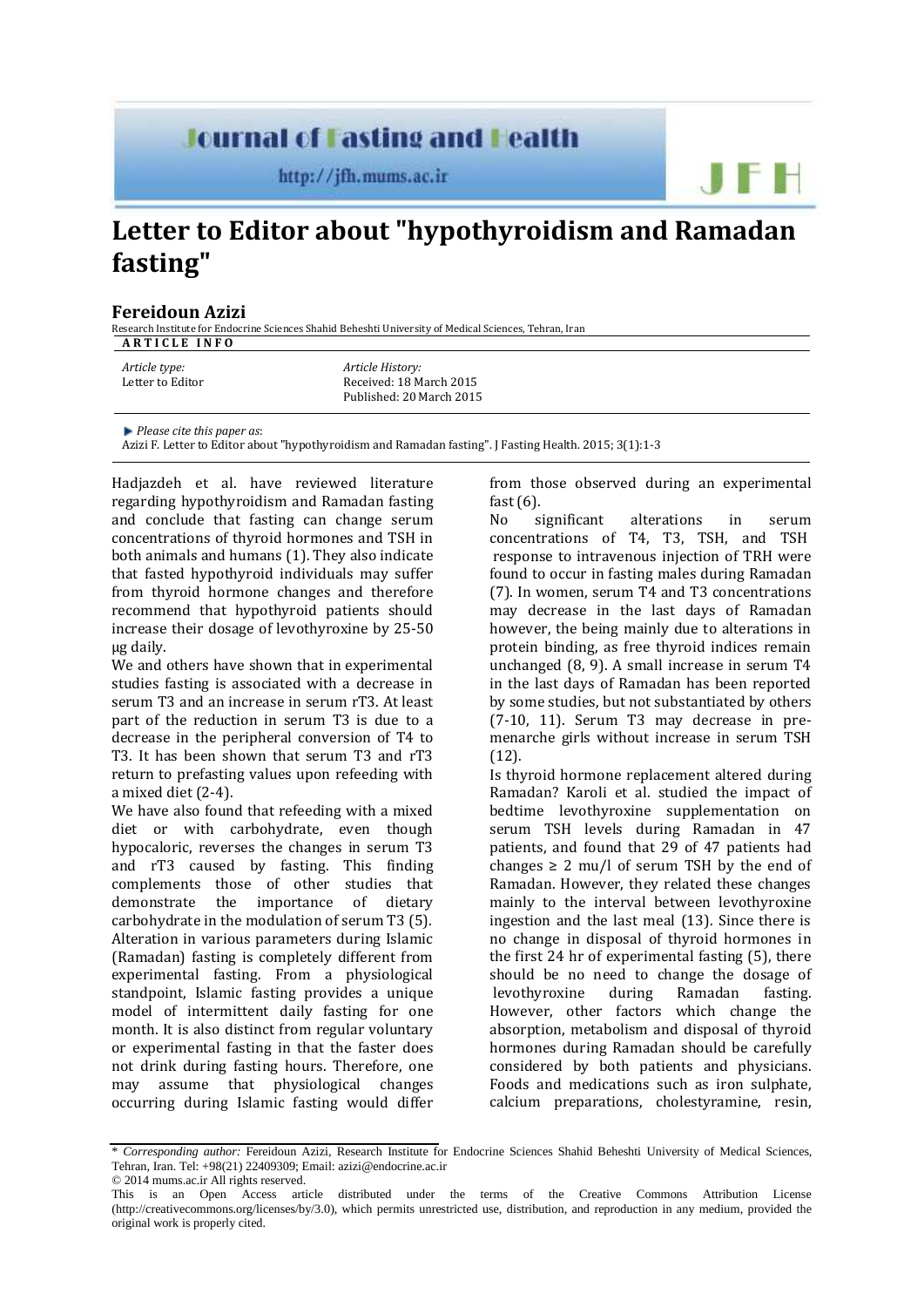the absorption of levothyroxine (18, 19). Based on the available data (20), it can be postulated that during Ramadan, the proper administration of levothyroxine is achieved if it is taken an hour before Sehur (meal taken before dawn); however most of the patients find it difficult to wake up that early and either miss the dose or take it with the meal. This problem can be easily managed, if levothyroxine is taken at bedtime, which too has an almost identical lowering effect (if not better) on TSH (21-23). The effect may be due to the better effect of factors such as gastric motility, heavy meals, circadian rhythm, and effect of deiodinase activity (24). However, the patient should not take any food for at least 2 hours before bedtime.

In conclusion, changes in serum thyroid hormones and TSH concentrations during Islamic fasting are minimal and do not alter the health of fasted individuals. In addition, Ramadan fasting per se does not cause any need for changes in dosage of levothyroxine in hypothyroid patients, although other factors that require change in levothyroxine dose, in particular the distance between ingestion of medication and last meal and/ or next meal should be considered.

## **REFERENCES**

- 1. Hadjzadeh M, Pakdel R, Hayatdavoudi P, Nematy M, Hypothyroidism and Ramadan Fasting. J Fasting Health 2014; 2: 80-83.
- 2. Portnay GI, O'Brian JT, Bush J, Vagenakis AG, Azizi F, Arky RA, Ingbar SH, Braverman LE. [The effect of starvation on the concentration](http://www.ncbi.nlm.nih.gov/pubmed/4835133)  [and binding of thyroxine and](http://www.ncbi.nlm.nih.gov/pubmed/4835133)  [triiodothyronine in serum and on the](http://www.ncbi.nlm.nih.gov/pubmed/4835133)  [response to TRH.](http://www.ncbi.nlm.nih.gov/pubmed/4835133) J Clin Endocrinol Metab 1974; 39: 191-4.
- 3. Spaulding SW, Chopra IJ, Sherwin RS, Lyall SS. [Effect of caloric restriction and dietary](http://www.ncbi.nlm.nih.gov/pubmed/1249190)  [composition of serum T3 and reverse T3 in](http://www.ncbi.nlm.nih.gov/pubmed/1249190)  [man.](http://www.ncbi.nlm.nih.gov/pubmed/1249190) J Clin Endocrinol Metab 1976; 42: 197- 200.
- 4. Carlson HE, Drenick EJ, Chopra IJ, Hershman JM. [Alterations in basal and TRH-stimulated](http://www.ncbi.nlm.nih.gov/pubmed/410822)  [serum levels of thyrotropin, prolactin, and](http://www.ncbi.nlm.nih.gov/pubmed/410822)  [thyroid hormones in starved obese men.](http://www.ncbi.nlm.nih.gov/pubmed/410822) J Clin Endocrinol Metab 1977; 45: 707-13.
- 5. [Azizi F.](http://www.ncbi.nlm.nih.gov/pubmed/?term=Azizi%20F%5BAuthor%5D&cauthor=true&cauthor_uid=97492) Effect of dietary composition on fasting-induced changes in serum thyroid hormones and thyrotropin. [Metabolism](http://www.ncbi.nlm.nih.gov/pubmed?term=27%5Bvolume%5D+AND+935%5Bpage%5D+AND+1978%5Bpdat%5D&cmd=detailssearch) 1978; 27: 935-42.
- 6. Azizi F. Islamic Fasting and Health. Ann Nutr Metab 2010; 56: 273-282.
- 7. Azizi F, Amir Rasouli H. Evaluation of certain hormones and blood constituents during Islamic fasting month. J Med Assoc Thailand 1986; 69: (Suppl): 57A
- 8. Sulimani RA. Effect of Ramadan fasting on thyroid function in healthy male indi viduals. Nutr Res 1988; 8: 549-552.
- 9. Azizi F, Nafarabadi M, Amini M. Serum thyroid hormone concentration in healthy women during month of Ramadan. Emirates Med J 1994; 12: 140-3.
- 10. Ahmadinejad Z, Ziaee V, Rezaee M, Yarmohammadi Y, Shaikh H, et al. The effect of Ramadan fasting on thyroid hormone profile: A cohort study. Pakistan J of Bilog Sciences 2006; 9: 1999-2002.
- 11. Sajid KM, Akhtar M, Malik GQ. [Ramadan](http://www.ncbi.nlm.nih.gov/pubmed/1744968)  [fasting and thyroid hormone](http://www.ncbi.nlm.nih.gov/pubmed/1744968) profile. J Pak Med Assoc 1991; 41: 213-6.
- 12. Bahrayni SH, Vakili R, Nematy M, Norouzy A, Hashemy I, Ebrahimi M, et al. The effect of Ramadan Fasting on thyroid hormones in 9- 13 years old pre-menarche girls. J Fasting Health 2013; 1: 46-52.
- 13. Karoli R, Fatima J, Chandra A, Mishra PP. Levothyroxine replacement and Ramadan fasting. Indian J Endocrinol Metab 2013; 17: 318-19.
- 14. Campbell NR, Hasinoff BB, Stalts H, Rao B, Wong NC. Ferrous sulfate reduces thyroxine efficacy in patients with hypothyroidism. Ann Intern Med 1992; 117:1010-3.
- 15. Sherman SI, Tielens ET, Ladenson PW. Sucralfate causes malabsorption of Lthyroxine. Am J Med 1994; 96:531-5.
- 16. Singh N, Singh PN, Hershman JM. Effect of calcium carbonate on the absorption of levothyroxine. JAMA 2000; 283:2822-5.
- 17. Siraj ES, Gupta MK, Reddy SS. Raloxifene causing malabsorption of levothyroxine. Arch Intern Med 2003; 163:1367-70.